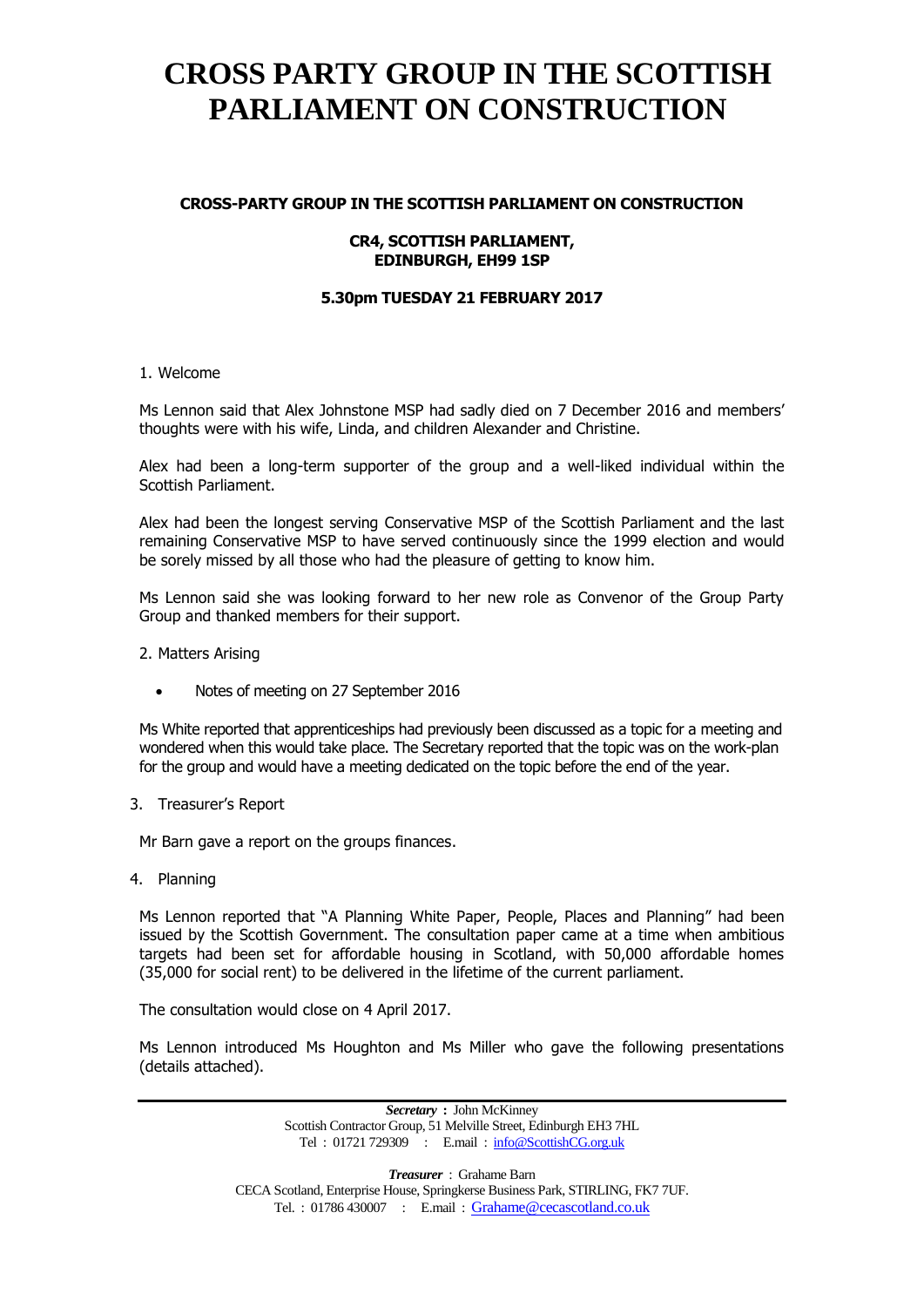- Kate Houghton Royal Town Planning Institute Scotland Repositioning planning; an overview of the Scottish Government planning consultation paper
- Nikola Miller Homes for Scotland Housing Delivery: the golden thread through planning reform

The current shortfall in housing provision was widely acknowledged and there was a need to address this across all housing ranges and types.

It was hoped that the review of planning would result in better, and earlier, consultation with the immediate community on proposed developments.

It was generally agreed that there was currently a lack of communication with local residents regarding proposed developments and new developments not always in-keeping with the built environment of the area. The current system of communication with local residents was outdated and ineffective.

There were also concerns regarding the availability of land and the processes for addressing such instances.

There was support for an infrastructure first approach to ensure sufficient education, health and services in the area. Infrastructure should be planned for the long-term as it could make positive contributions to imminent and future developments.

There were significant concerns regarding the skills shortage across the whole supply chain to deliver the ambitious targets for housing.

It was thought that the procurement system could be improved to speed up the delivery of new homes as this was another factor which impacted on the delivery of new homes.

It was felt that the new planning model should create the right environment for small housebuilders to flourish. The number of small housebuilders had decreased significantly during the recession and they played an important role in the delivery of new homes. Details of this could be found at:

<https://www.fmb.org.uk/about-the-fmb/policy-and-public-affairs/new-fmb-research/>

Information regarding future developments should be more specific to ensure that the immediate infrastructure reflected the needs of the existing and long-term future communities. Infrastructure requirements would differ according to the demographics of inhabitants of new developments.

There was widespread concern about a lack of expert knowledge in certain key areas among planners. This could often result in delaying the planning process as local authorities had to seek guidance from external sources on technical issues such as flood prevention and land contamination.

> *Secretary* **:** John McKinney Scottish Contractor Group, 51 Melville Street, Edinburgh EH3 7HL Tel : 01721 729309 : E.mail : [info@ScottishCG.org.uk](mailto:info@ScottishCG.org.uk)

*Treasurer* : Grahame Barn CECA Scotland, Enterprise House, Springkerse Business Park, STIRLING, FK7 7UF. Tel. : 01786 430007 : E.mail : [Grahame@cecascotland.co.uk](mailto:Grahame@cecascotland.co.uk)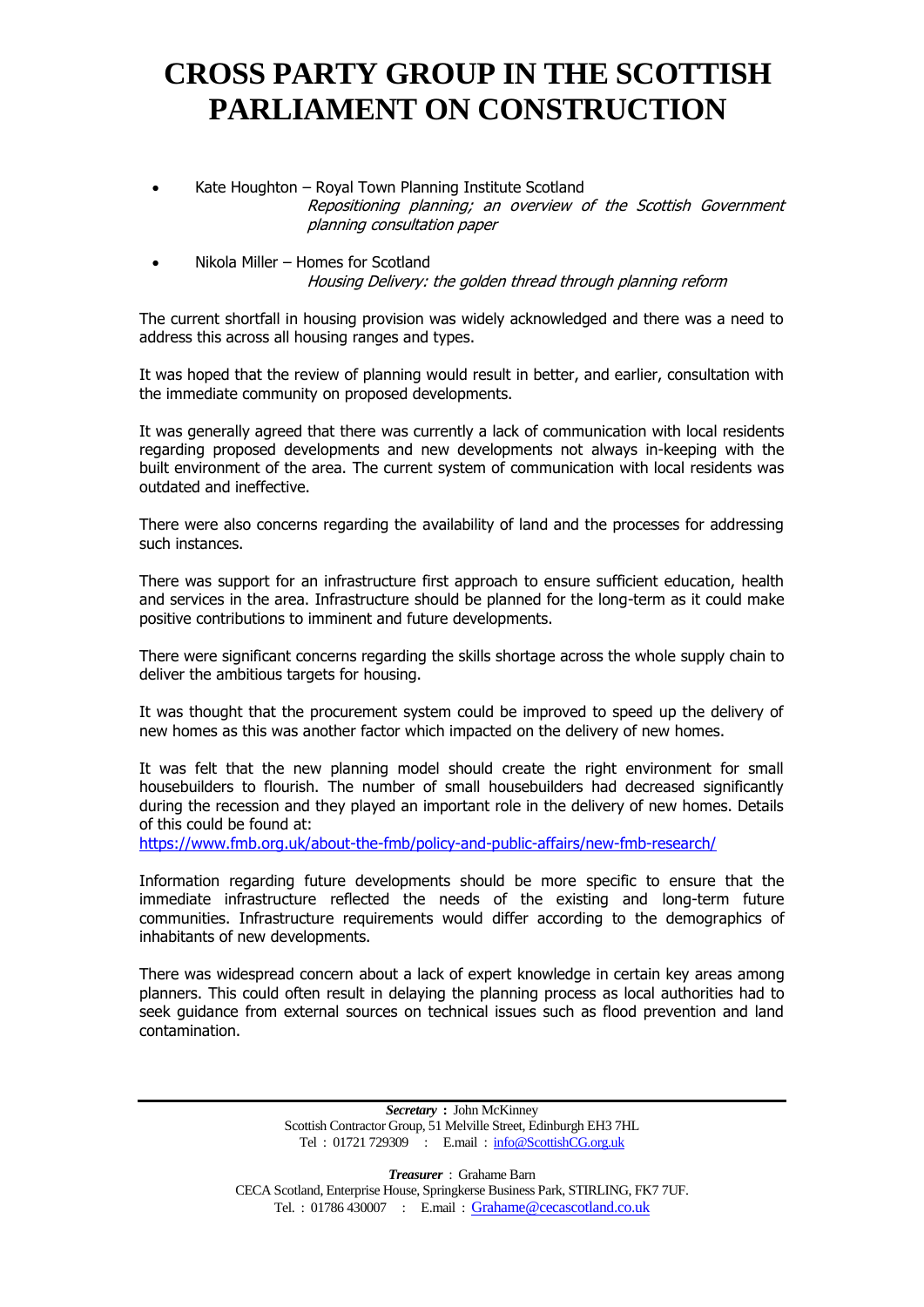Mr Wightman did not feel that the planning system needed to be speeded up but rather it needed reformed to ensure a long-term pipeline of applications enabling a more sustainable level of appropriate housing developments to be processed, approved and built. He also felt that the issue of inflated land prices needed to be addressed.

He also highlighted the type of residential development should be regulated to ensure that existing homes, and new developments, were used for the residential purposes required by the area.

Ms Lennon was surprised to hear in the presentations that planners had little involvement in the development of City Deals. Ms Houghton said that often funding for City Deals largely involved projects which had been in the pipeline for a while but had not progressed until City Deals funding came available.

5. Any Other Business

None.

6. Date of Next Meeting

5.30pm on 6 June and will be addressing the issue of Gender Equality in Construction.

Members will be advised of the full details in due course.

*Secretary* **:** John McKinney Scottish Contractor Group, 51 Melville Street, Edinburgh EH3 7HL Tel : 01721 729309 : E.mail : [info@ScottishCG.org.uk](mailto:info@ScottishCG.org.uk)

*Treasurer* : Grahame Barn CECA Scotland, Enterprise House, Springkerse Business Park, STIRLING, FK7 7UF. Tel. : 01786 430007 : E.mail : [Grahame@cecascotland.co.uk](mailto:Grahame@cecascotland.co.uk)